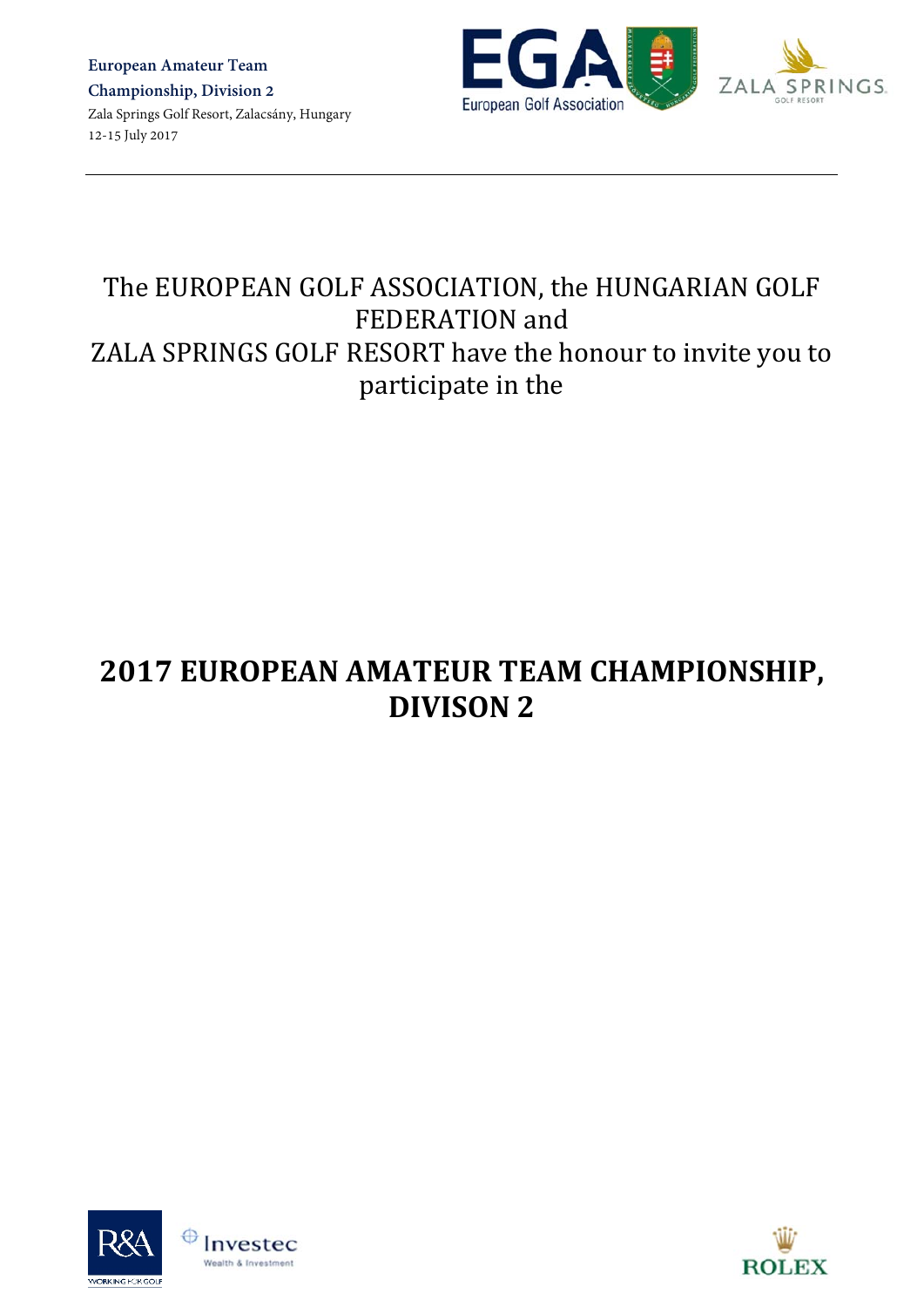**Championship, Division 2**

Zala Springs Golf Resort, Zalacsány, Hungary





### **CONTACT**

| <b>Hungarian Golf Federation</b>    | £.                                                | +36 1 460 6859           |
|-------------------------------------|---------------------------------------------------|--------------------------|
| Istvánmezei út 1-3                  | 昌:                                                | +36 1 460 6859           |
| $H - 1146$ Budapest                 | F9.                                               | hungolf@hungolf.hu       |
| Hungary                             | $\left(\begin{matrix} 0 \\ 0 \end{matrix}\right)$ | www.hungolf.hu           |
| <b>European Golf Association</b>    | ${\bf \widehat{a}}$ .                             | +41 21 785 70 60         |
| Place de la Croix Blanche 19        | 昌:                                                | +41 21 785 70 69         |
| $CH - 1066$ Epalinges               | F9.                                               | info@ega-golf.ch         |
| Switzerland                         | $\left(\begin{matrix} 0 \\ 0 \end{matrix}\right)$ | www.ega-golf.ch          |
| Telephone numbers during the event: |                                                   |                          |
| Dóra Badai (HGF)                    | $\mathbf{\widehat{a}}$ :                          | +36 30 554 7178 (mobile) |
| Dávid Csurgó (HGF)                  | ${\bf \widehat{a}}$ :                             | +36 30 554 7175 (mobile) |
| Zala Springs Golf Resort            | £.                                                | +36 20 403 4960          |

### **CHAMPIONSHIP COMMITTEE**

| Santa Puce   | EGA Championship Committee Member acting as Chairman |
|--------------|------------------------------------------------------|
| Jan Rye      | <b>EGA Championship Committee Member</b>             |
| Béla Horváth | Chief Referee                                        |
| Dávid Csurgó | Championship Management, HGF                         |
| Zsuzsa Rujp  | Competition Coordinator, Zala Springs Golf Resort    |

### **ORGANIZING COMMITTEE**

Dóra Badai Marketing, HGF

András Sugár **President** of the Organizing Committee and HGF László Tasi, Dr. **General Secretary of HGF** Damian MacPherson Competition Coordinator, Zala Springs Golf Resort György Major **Mullet Comparent Head Green-keeper**, Zala Springs Golf Resort Dávid Csurgó **Championship Management, HGF** 

# **RULES OFFICIALS**

László Cservák **Kales** Official András Jakobi<br>
Rules Official

Béla Horváth **Chief Referee** 

### **HONORARY COMMITTEE**

Gorazd Kogoj **EGA Executive Committee Member** András Sugár **President of the Hungarian Golf Federation** 



Invested Wealth & Investment

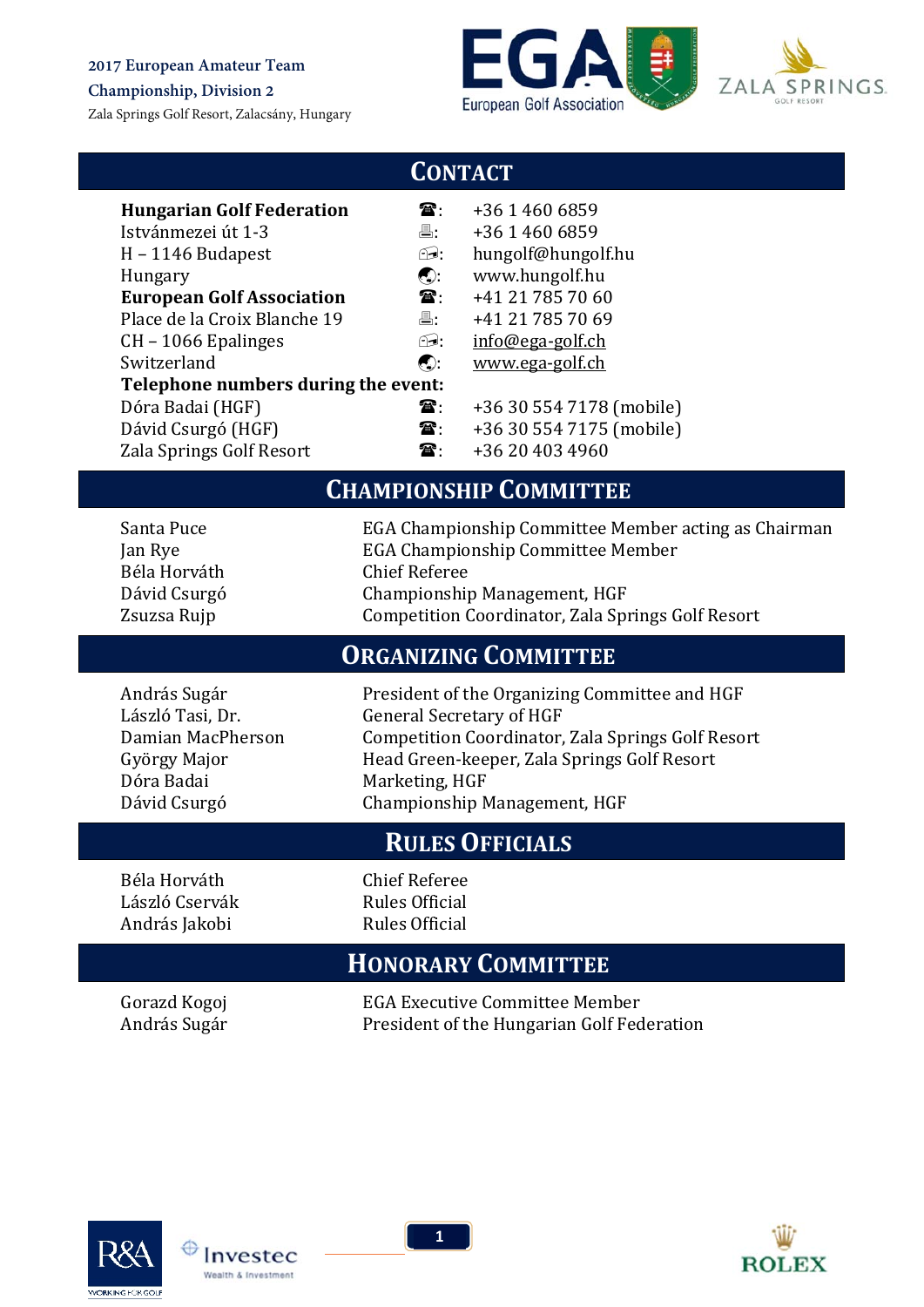

# **2017 European Amateur Team Championship, Divison 2**

# **Programme**

| <b>SUNDAY, 9 JULY</b>                                                                        |                                                                                                                                                                                                 |  |  |
|----------------------------------------------------------------------------------------------|-------------------------------------------------------------------------------------------------------------------------------------------------------------------------------------------------|--|--|
| All Day                                                                                      | Teams' Arrival                                                                                                                                                                                  |  |  |
|                                                                                              | <b>MONDAY, 10 JULY</b>                                                                                                                                                                          |  |  |
| All Day<br>$12:00 - 17:00$<br>$12:00 - 16:00$                                                | Teams' Arrival<br>Teams' Registration, Zala Springs Golf Resort<br><b>Practice Round</b>                                                                                                        |  |  |
|                                                                                              | TUESDAY, 11 JULY                                                                                                                                                                                |  |  |
| All Day<br>$08:00 - 12:00$<br>$08:00 - 16:00$<br>$17:00 - 17:45$<br>$17:45 - 18:30$<br>18:30 | Teams' Arrival<br>Teams' Registration, Zala Springs Golf Resort<br><b>Practice Round</b><br><b>Captains' Meeting</b><br><b>Team Photo Session</b><br>Opening Ceremony, Zala Springs Golf Resort |  |  |
| <b>WEDNESDAY, 12 JULY</b>                                                                    |                                                                                                                                                                                                 |  |  |
| 07:30                                                                                        | Stroke Play, First Round                                                                                                                                                                        |  |  |
|                                                                                              | THURSDAY, 13 JULY                                                                                                                                                                               |  |  |
| 07:30                                                                                        | Stroke Play, Second Round                                                                                                                                                                       |  |  |
|                                                                                              | FRIDAY, 14 JULY                                                                                                                                                                                 |  |  |
| 07:30                                                                                        | Match Play, First Round                                                                                                                                                                         |  |  |
|                                                                                              | <b>SATURDAY, 15 JULY</b>                                                                                                                                                                        |  |  |
| 07:30                                                                                        | Match Play, Second Round<br>Closing Ceremony, Zala Springs Golf Resort                                                                                                                          |  |  |
|                                                                                              | <b>SUNDAY, 16 JULY</b>                                                                                                                                                                          |  |  |
| All Day                                                                                      | Teams' Departure                                                                                                                                                                                |  |  |





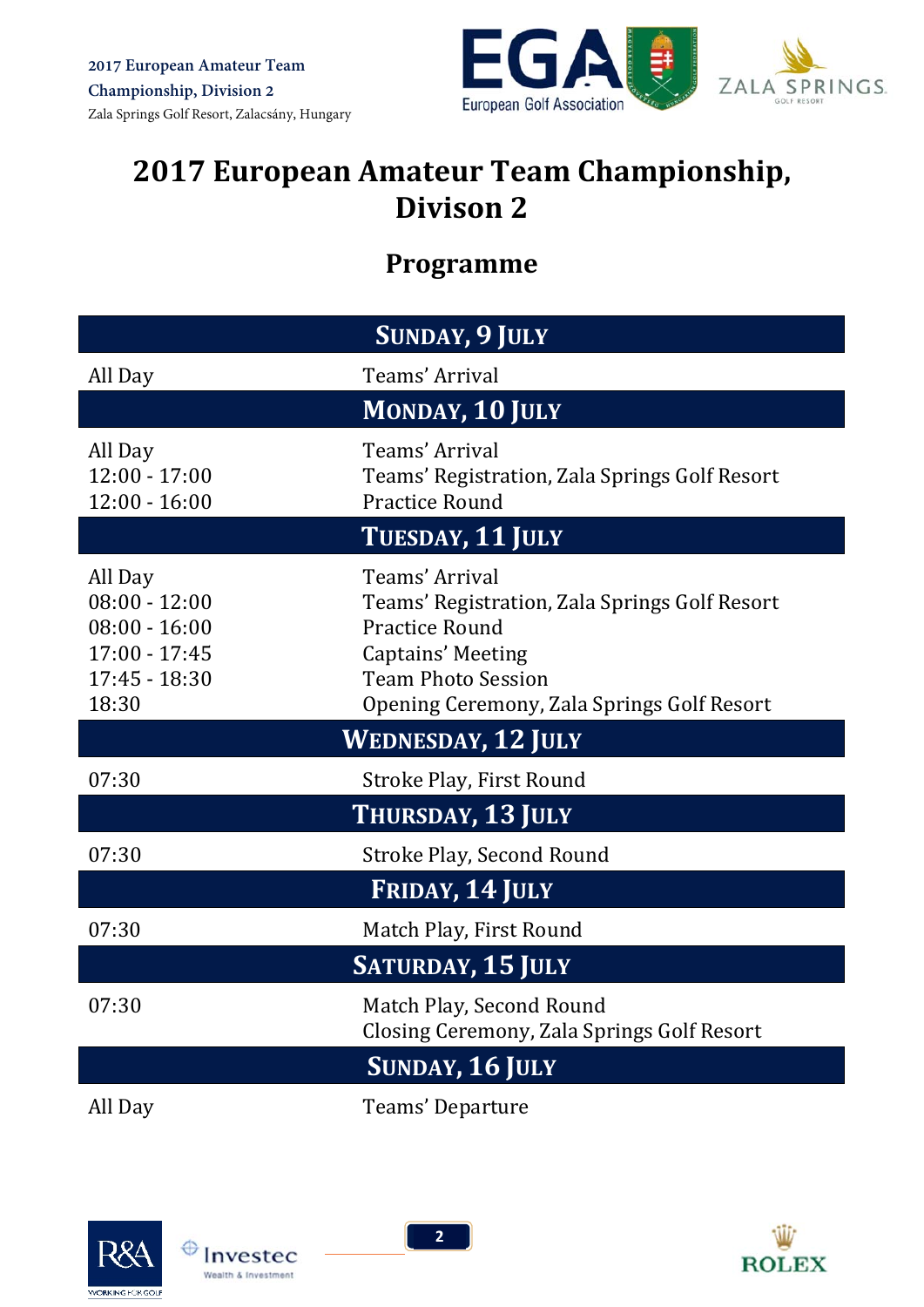



### **VENUE**

#### **Zala Springs Golf Resort**  $\mathbb{R}$ : +36 20 403 4960

 $H - 8782$  Zalacsány, Csányi László u., Hungary  $\Box$ : info@zalasprings.hu GPS:  $46^{\circ}49'20.8''N$  17°05'39.6"E  $\bigcirc$ : http://zalasprings.hu/en/golf

- 
- 

A unique golf experience is guaranteed by one of the world's finest course designers Robert Trent Jones, Jr., whose outstanding career spans more than four decades. The 18-hole championship golf course is  $6351m$  long (PAR 72) and suitable to host all international tournaments, both for professionals and amateurs. It is surrounded by natural reserves, vineyards and lakes.

The golf course design allows all players, from the beginner to the professional, to enjoy the course, with 4 different tees to choose from.

The course fits beautifully in the picturesque Zala Valley. Vineyards, rolling hills similar to the Tuscan countryside and lakes can be found around the course. The championship course was completed in September 2015. The Zala Springs Golf Resort's 3000m2, two-story club house provides comfort for the golf club visitors.



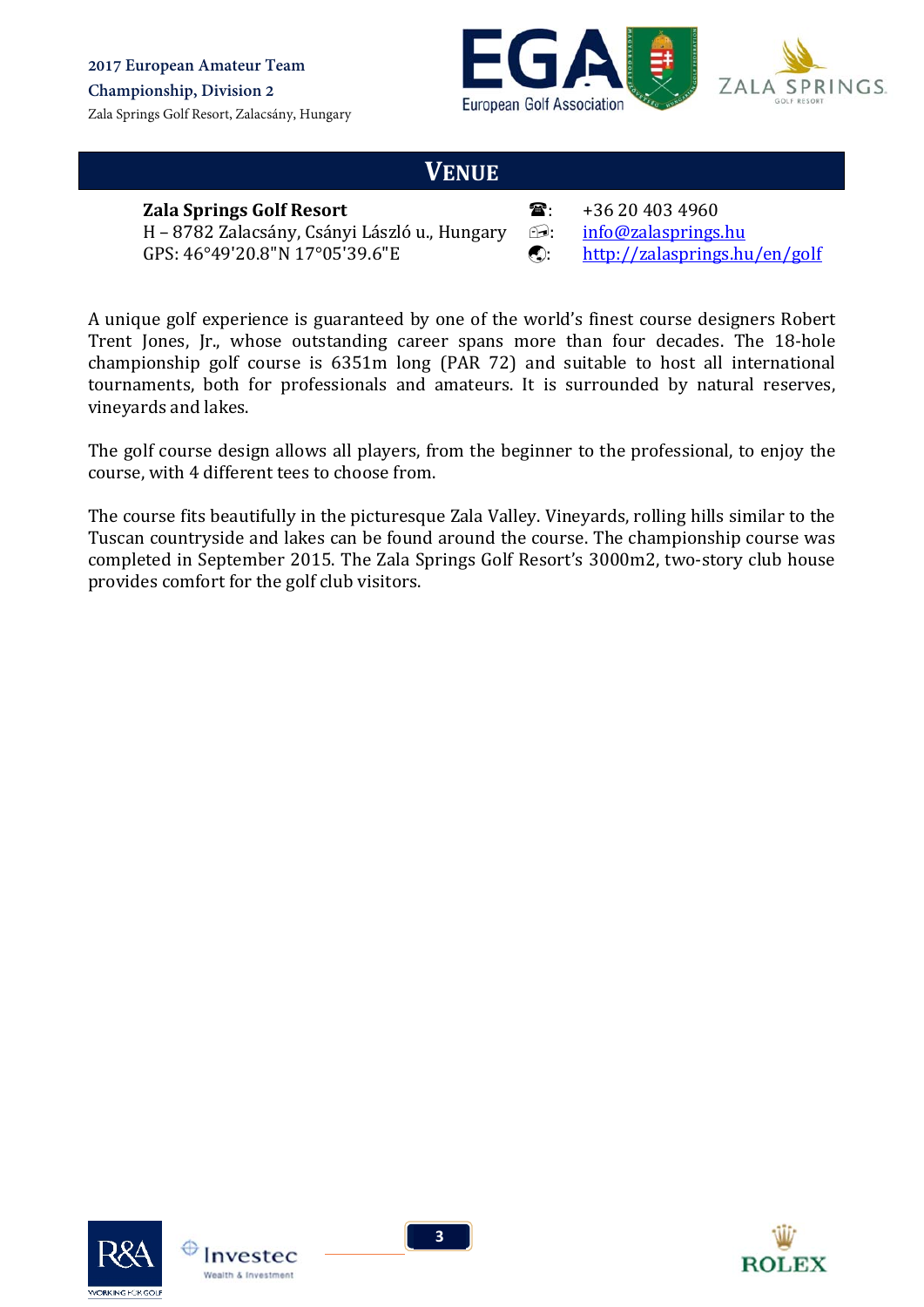**2017 European Amateur Team Championship, Division 2** Zala Springs Golf Resort, Zalacsány, Hungary





# **ACCOMMODATION**

# **OFFICIAL HOTEL**



**Hotel Európa fit\*\*\*\*Superior**

Address: H-8380 Jókai u. 3., Héviz  $\mathbf{\widehat{m}}$ : +36 83 501 100 **E:** sales@europafit.hu : http://www.europafit.hu/en/ **Free use of wellness facilities, parking space and wi‐fi.**

| Room type                  | Price / room / night (EUR) |
|----------------------------|----------------------------|
| Standard room for 1 person | $84 -$                     |
| Standard room for 2 people | $124 -$                    |
| Superior room              | $+8,-$                     |
| Standard suite             | $+16.$                     |
| Superior suite             | $+24,-$                    |
| Suite for 3 people         | $186 -$                    |

**The above‐mentioned rates and rooms are guaranteed and available only from 9 to 16 July, and the breakfast buffet is included.** 

**Reservations must be arranged directly through the hotel, using the enclosed "Accommodation form" which must be sent by fax or email, before Friday, 5 May 2017.**

#### **For information on the cancellation policy, please contact the hotel!**

The Hungarian Golf Federation has reserved a block of 50 rooms at Hotel Európa fit\*\*\*\*Superior. Rooms will be allocated on a **first‐come, first‐served basis**. 

All invoices are to be settled at the hotel reception before departure. All hotel charges are the responsibility of the players and officials. Please note that your credit card number is to be used to guarantee your booking. Please kindly advise the hotel if there are any changes to your original booking.





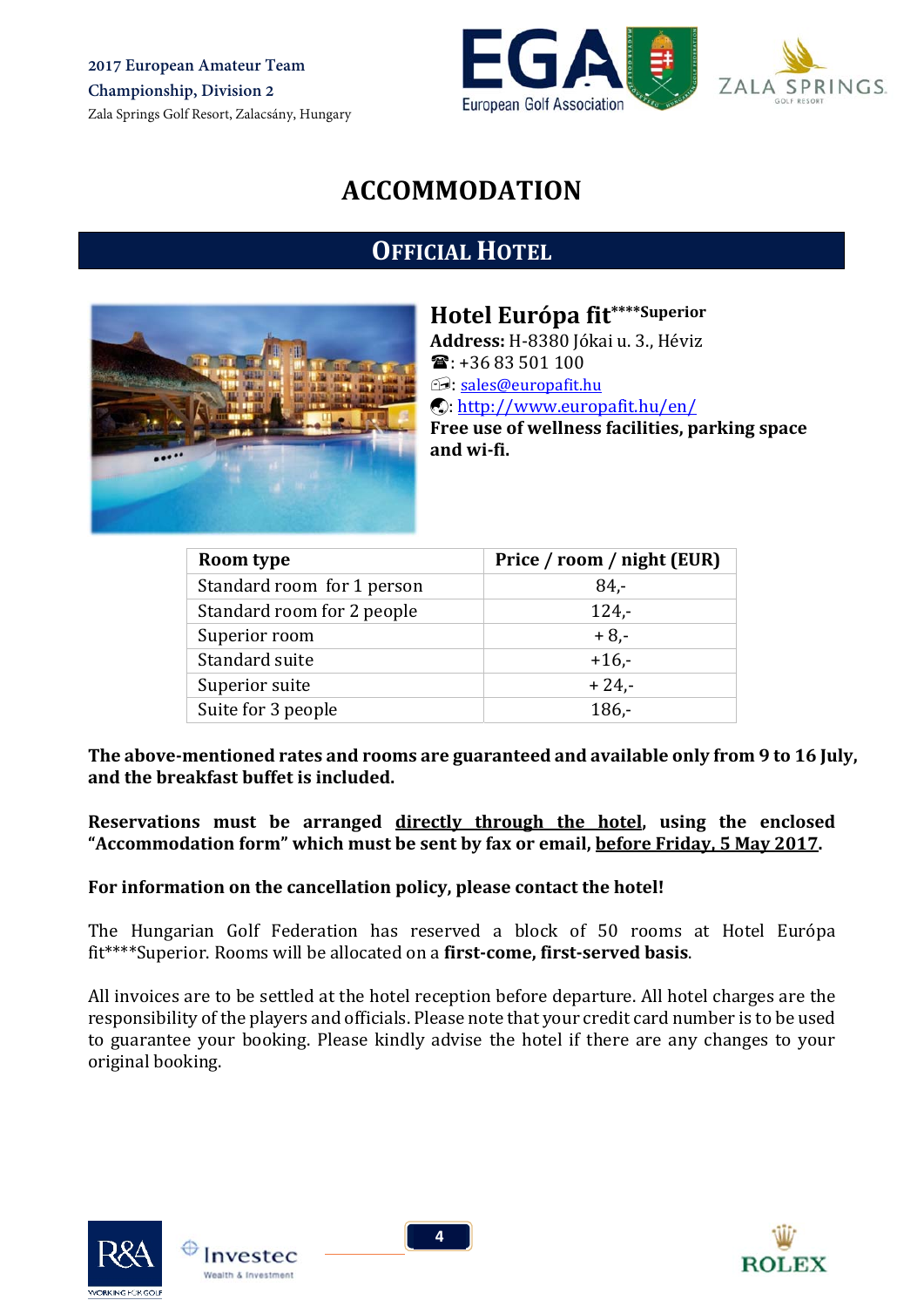

# **TRAVEL INFORMATION**

#### **Travel (except for airport transfer) and accommodation costs are to be covered by each participating nation.**

## **ZALA SPRINGS GOLF RESORT BY CAR**

#### **DRIVING FROM BUDAPEST**

Take Highway M7/E71 to Balaton, pass by Siófok and take exit 76 to Balatonszentgyörgy, turn right and take route 71 towards Keszthely. Pass by Hévíz on road 760 and in 5km arrive to Zalacsány. Your trip will take about two hours.

#### **DRIVING FROM VIENNA**

You should drive on the motorway A3, crossing the Hungarian border. After the border crossing, take route 84 in the direction Sárvár. After Kehidakustány you will reach Zalacsány. The journey takes a little more than two hours.

#### **DRIVING FROM ZAGREB**

Take highway A4 towards Rijeka. When reaching the town continue on A4 towards Budapest. Continue towards M7 entering into Hungary. Pass Nagykanizsa and exit to Balatonszentgyörgy and take route 71 towards Keszthely. Pass by Hévíz on road 760 and in 5km arrive to Zalacsány. Your trip will take about two hours.





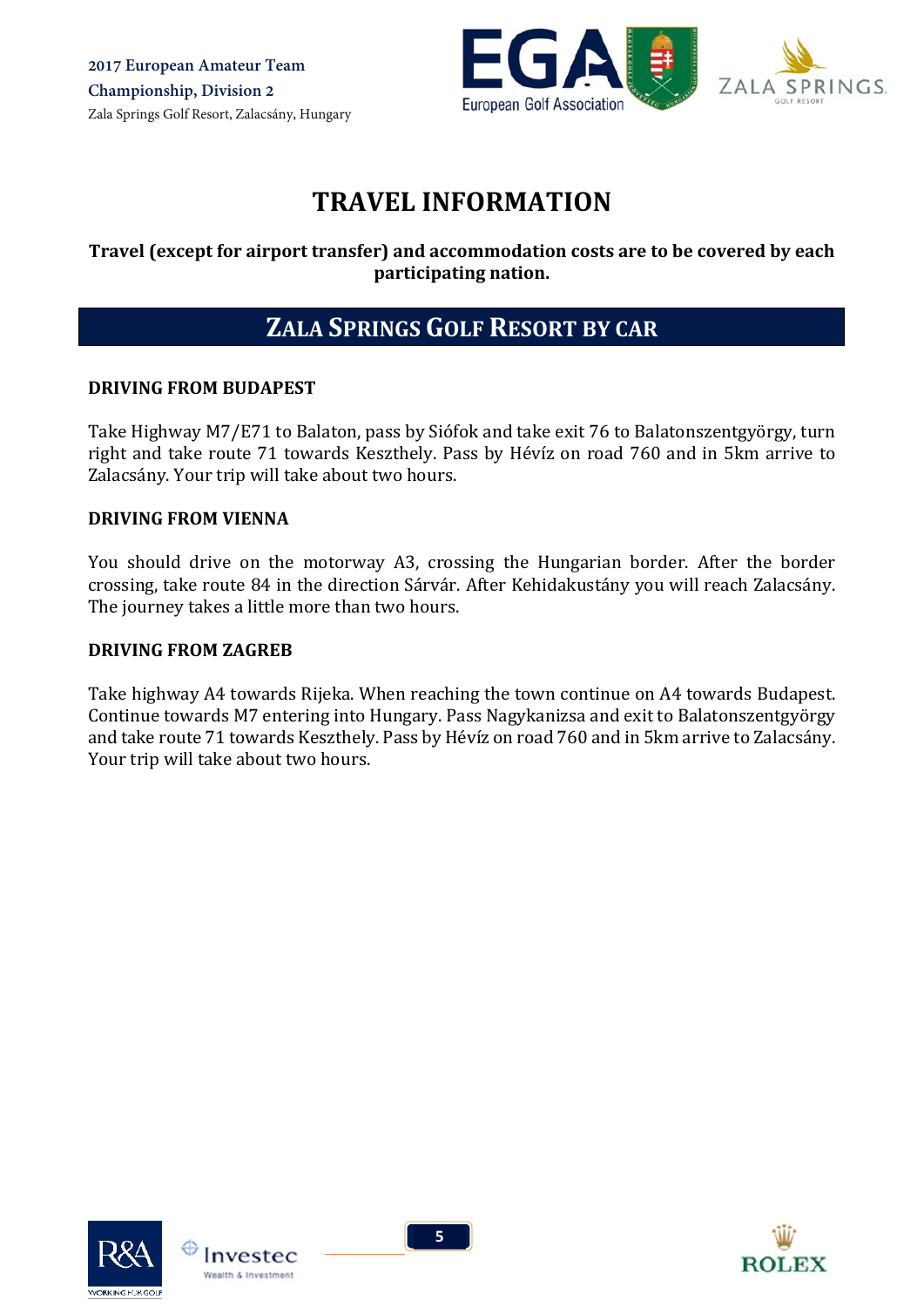**2017 European Amateur Team** 

#### **Championship, Division 2**

Zala Springs Golf Resort, Zalacsány, Hungary





**MAP** CZala Springs Golf Resor Nemesbul **Zala Springs Golf Resort http://zalasprings.hu/en** Platan Park He **Hotel Európa fit\*\*\*\* superior** REGY **www.europafit.hu**  $\overline{a}$ 760 **ZALAKÖSZVÉNYES** 

### **SHUTTLE SERVICE**

Bus shuttle service will be provided for participants:

- **Upon arrival and departure** Budapest Liszt Ferenc International 2A, 2B  $\rightarrow$  Hotel Európa fit $\rightarrow$  Budapest Liszt Ferenc International 2A, 2B
- **During the championship** Official Hotel  $\leftarrow \rightarrow$  Zala Springs Golf Resort

**Participants and accompanying officials are scheduled to arrive on Sunday, 9 and Monday, 10 July, and to leave on Sunday, 16 July. Transfer from Liszt Ferenc International Airport (Terminal 2A or 2B) will be organized accordingly.** 

**It is kindly requested that the 'Travel details' form is duly filled in and returned to the HGF before Friday, 9 June 2017, if you wish to use the shuttle service.**





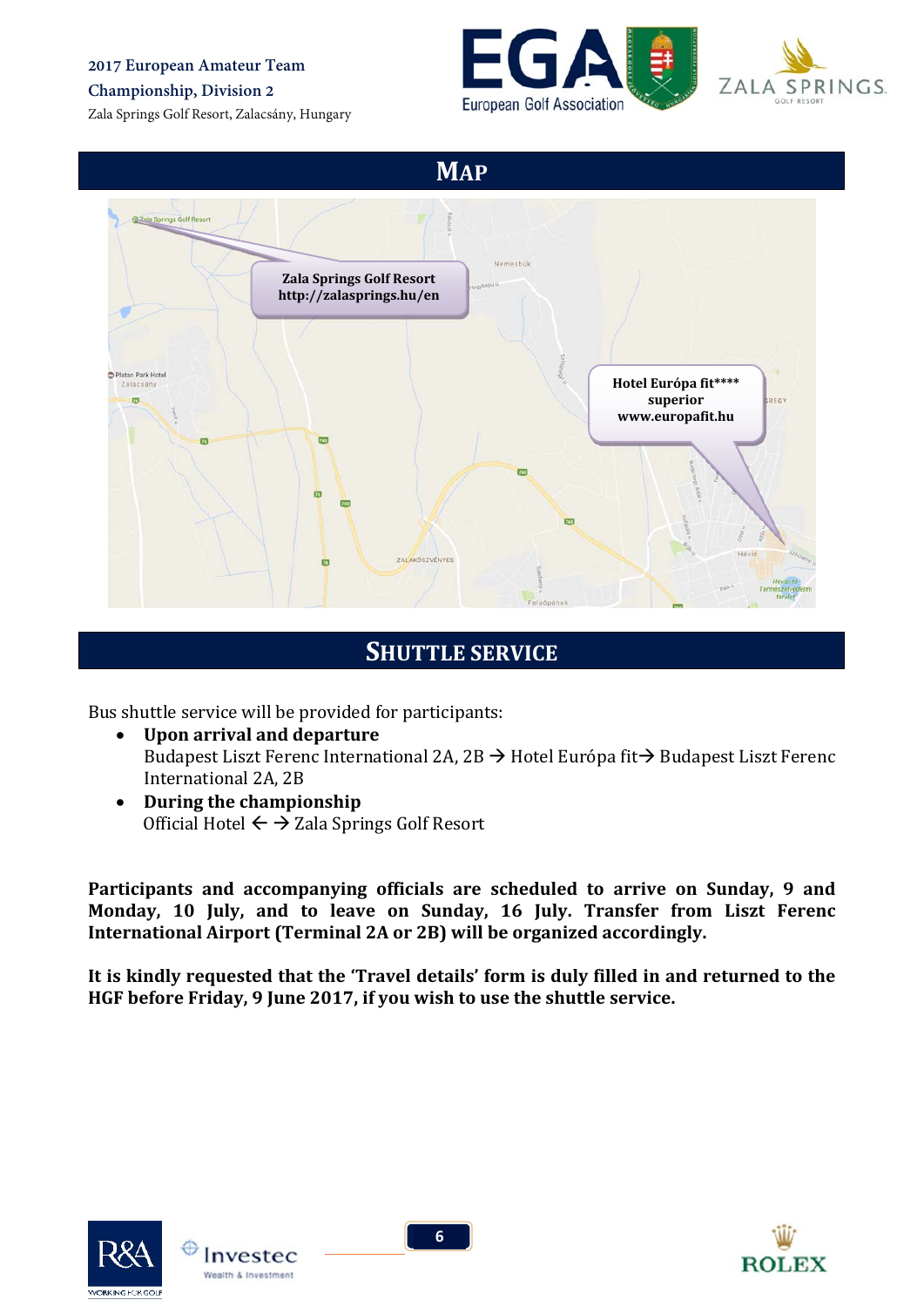**2017 European Amateur Team Championship, Division 2** Zala Springs Golf Resort, Zalacsány, Hungary





# **THE GOLF COURSE**







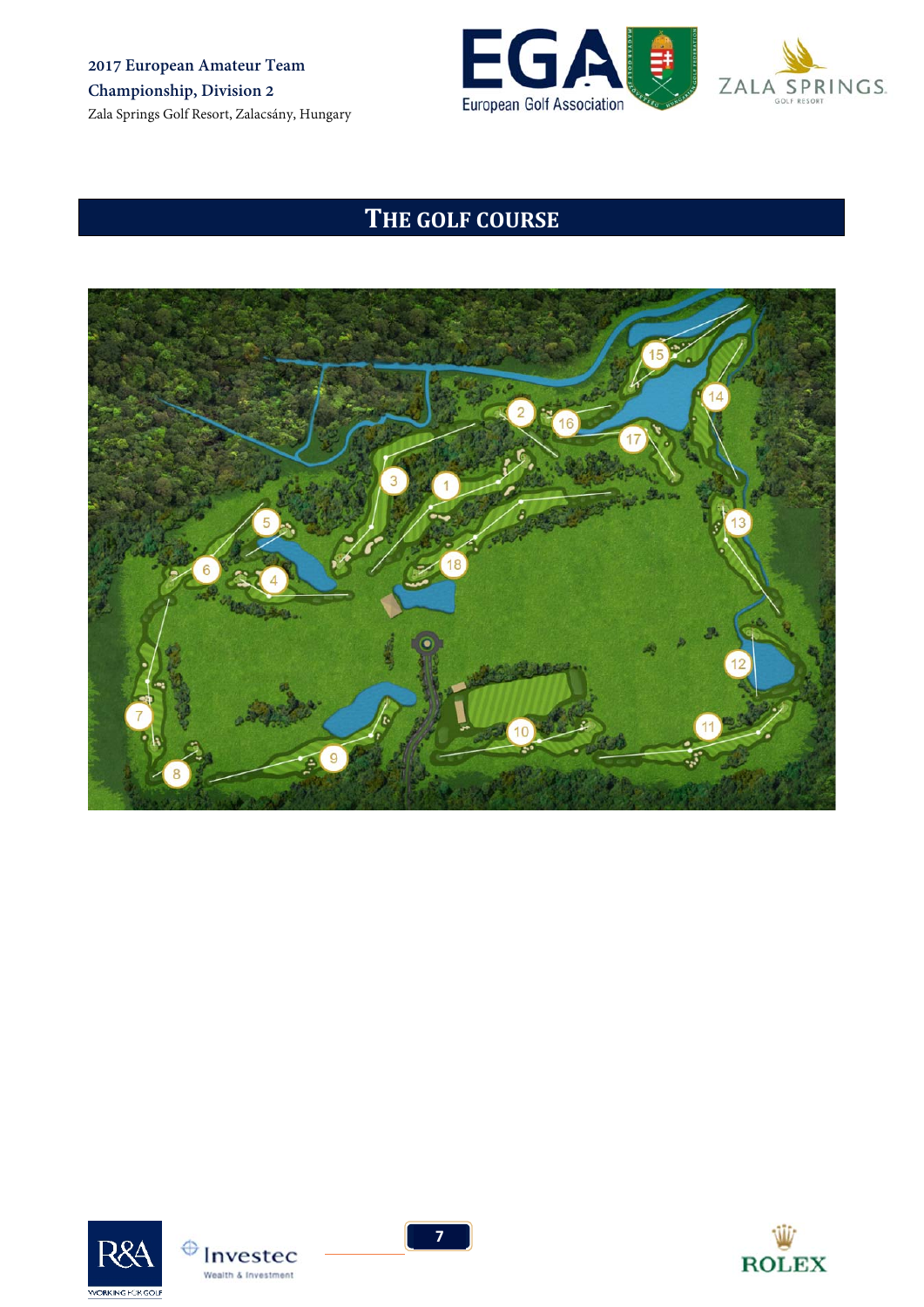

PRINGS.

# **TEAM INFORMATION**

## **ENTRIES**

All entries must be done online on the EGA website:

http://www.ega‐golf.ch/entry‐forms Entry Fee: **1000 CHF** to be paid online upon registration. **Closing Date for Entries: Tuesday 18 April 2017, 17:00 hrs**

For any further information, please contact:

#### **European Golf Association**

Place de la Croix‐Blanche 19 CP 110 CH-1066 Epalinges Tel +41‐21‐785‐70‐60 Fax +41‐21‐785‐70‐69 Email: info@ega-golf.ch

### **TEAM FEE**

The Team Fee per team is **1200 Euro**. It will cover airport transfers, official hotel/golf club transfers, practice balls, team photographs, yardage books, trolleys and social events (6 players and a captain).

### **PRIZES**

Gold, silver and bronze medals will be awarded to the teams placed  $1<sup>st</sup>$ ,  $2<sup>nd</sup>$  and  $3<sup>rd</sup>$ , respectively.

### **CATERING**

Buffet breakfast will be served for early birds at the official hotel from 6:00 (included in the accommodation fee).

Breakfast will be also available at the club house from 7:00 (à la carte).

A la carte lunch is available in the Golf Club's restaurant from 11:00.

Dinner will be available at the hotel from 18:00 to 21:30.

## **DRESS CODE**

A reasonable standard of golf clothes (no jeans) is required at all times on the course and in the club house. Only soft spikes are permitted on the course.





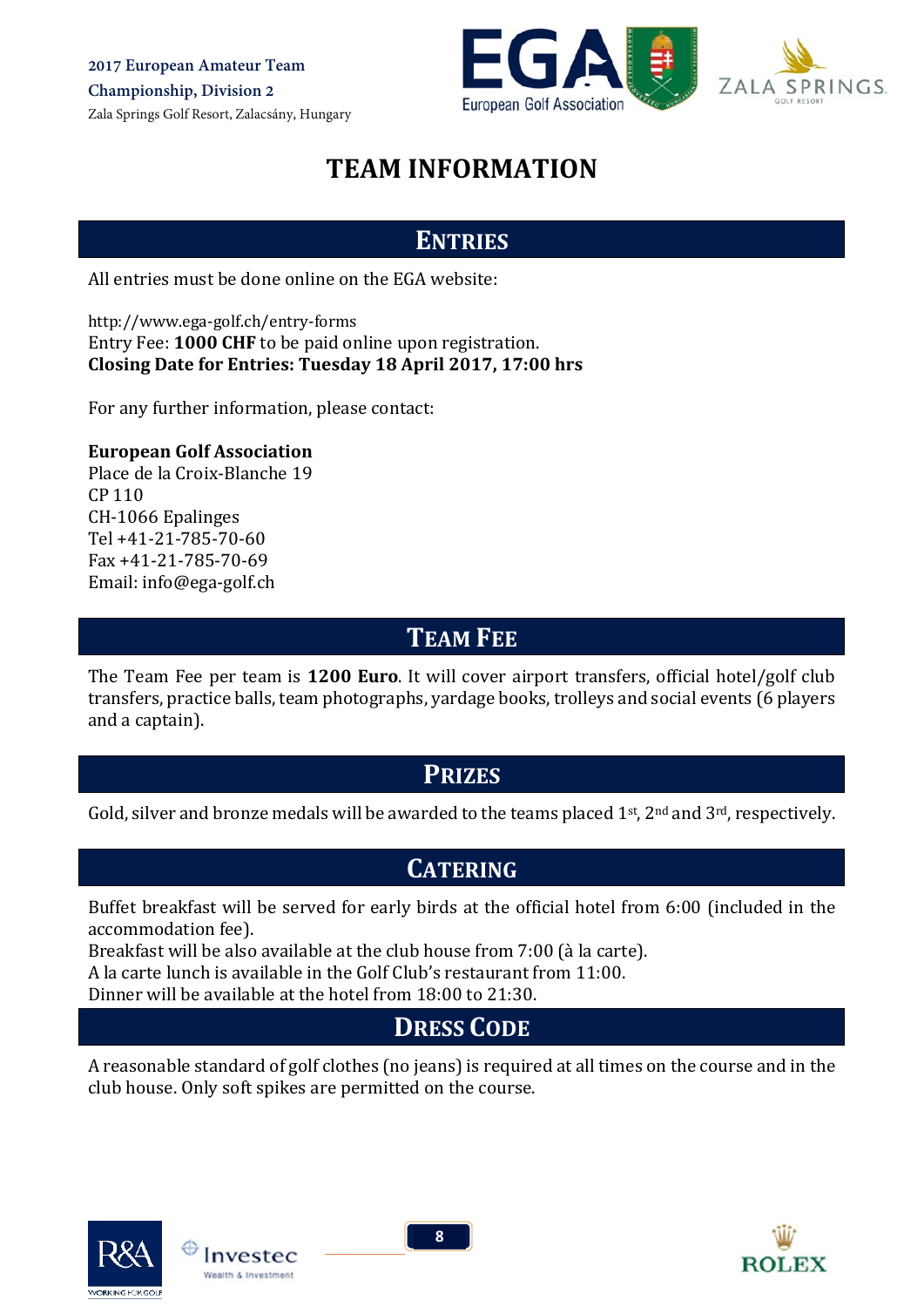



### **PRACTICE**

**Official practice days: –Monday, 10 and Tuesday, 11 July.** 

**The starting times for the practice rounds will be based on the EGA official draw for practice rounds and will be available upon arrival:**

#### **One ball only may be played during practice rounds, with the following exceptions:**

- a) If a player misses the green with his shot to the green, he may play one additional shot.
- b) Where the Rules of Golf apply (e.g. provisional ball).
- c) A player may practice putting, chipping or bunker play, provided play is not delayed.

**Players should discontinue such practice immediately when the following group is waiting to play.**

Practice balls cannot be used on the championship course.

Transportation: Players must not ride on any form of transportation during any part of an official practice round unless authorised by the Committee.

Failure to respect this Practice Round regulations will result in the discontinuance of the practice round.

### **GOLF BAG STORAGE**

Golf bag storage will be available in the club house.

## **GOLF SHOP**

Golf shop with a limited range of golf equipment and clothing is located in the club house.

### **INFORMATION CENTRE AND REGISTRATION**

The information centre is located at the reception in the club house of the Zala Springs Golf Resort: 

Registration / Starting times / Results / General information.

All teams must register no later than 12h00 on Tuesday, 11 July.

## **LOCKER‐ROOM**

Locker-rooms are located in the club house.

# **MEDICAL CERTIFICATE**

According to Hungarian law a Medical Certificate is required for all players entering an International Championship or National Competition in Hungary.

Each player must return **the enclosed 'Medical Certificate Form', duly completed by a Doctor,** to the Hungarian Golf Federation by fax or email **before Friday, 7July 2017.** 



Invested **Wealth & Investment** 

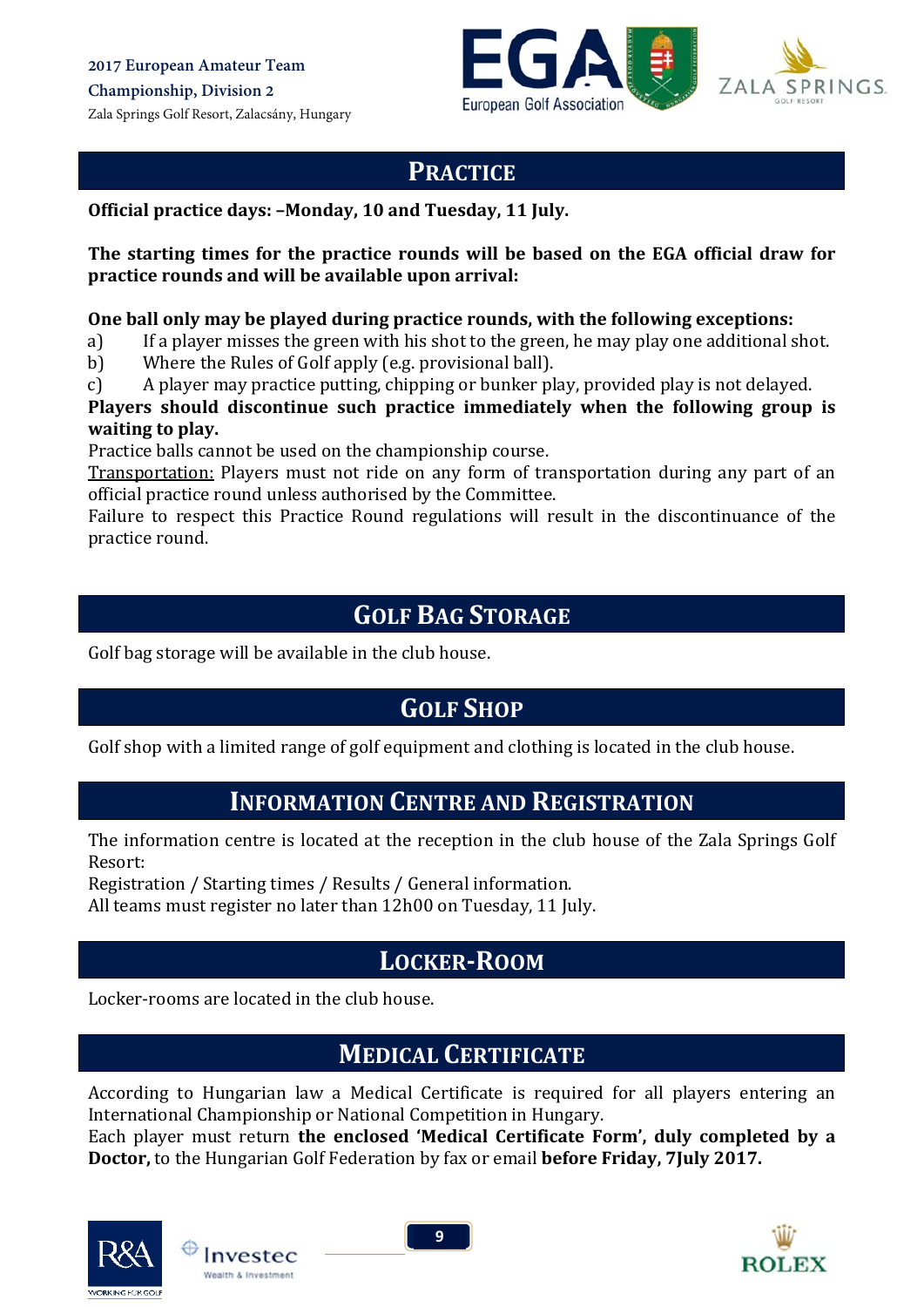



## **TOURNAMENT AND RULES OFFICIALS**

The Tournament Office is located in Zala Springs Golf Resort – club house. Rules Officials are appointed by the Hungarian Golf Federation. Chief Referee will be Mr Béla Horváth.. 

### **TROLLEYS**

Manual trolleys will be available.

# **WEBSITE**

Tournament information, draws, results and pictures will be available on the Hungarian Golf Federation's website during the tournament: http://hungolf.hu/european‐amateur‐team‐championship‐division‐2/ and the EGA website: http://www.ega‐golf.ch/content/european‐amateur‐team‐championship‐divison‐2‐0

### **CONDITIONS OF COMPETITION**

The Conditions of Competition are available on the HGF or the EGA websites:

http://hungolf.hu/european‐amateur‐team‐championship‐division‐2/ http://www.ega-golf.ch/sites/default/files/eatc\_div2\_17\_cond\_final\_web.pdf

#### **CHAMPIONSHIP CONDITIONS:**

The Championship shall be played under the Rules of Golf as laid down by The R&A, the EGA Hard Card, Generic Conditions and EGA specific tournament conditions (all available here: http://www.ega-golf.ch/events) as well as the local rules approved by the Championship Committee at the championship.

**Please note the new Grooves Condition**: The groove and punch mark Condition in Decision  $4-1/1$  of the Decisions on the Rules of Golf (page 68) is in effect. Please check the information available on the R&A website here: information available on the  $R&A$  website here: http://www.randa.org/en/Equipment/Equipment‐Search/Informational‐Clubs.aspx





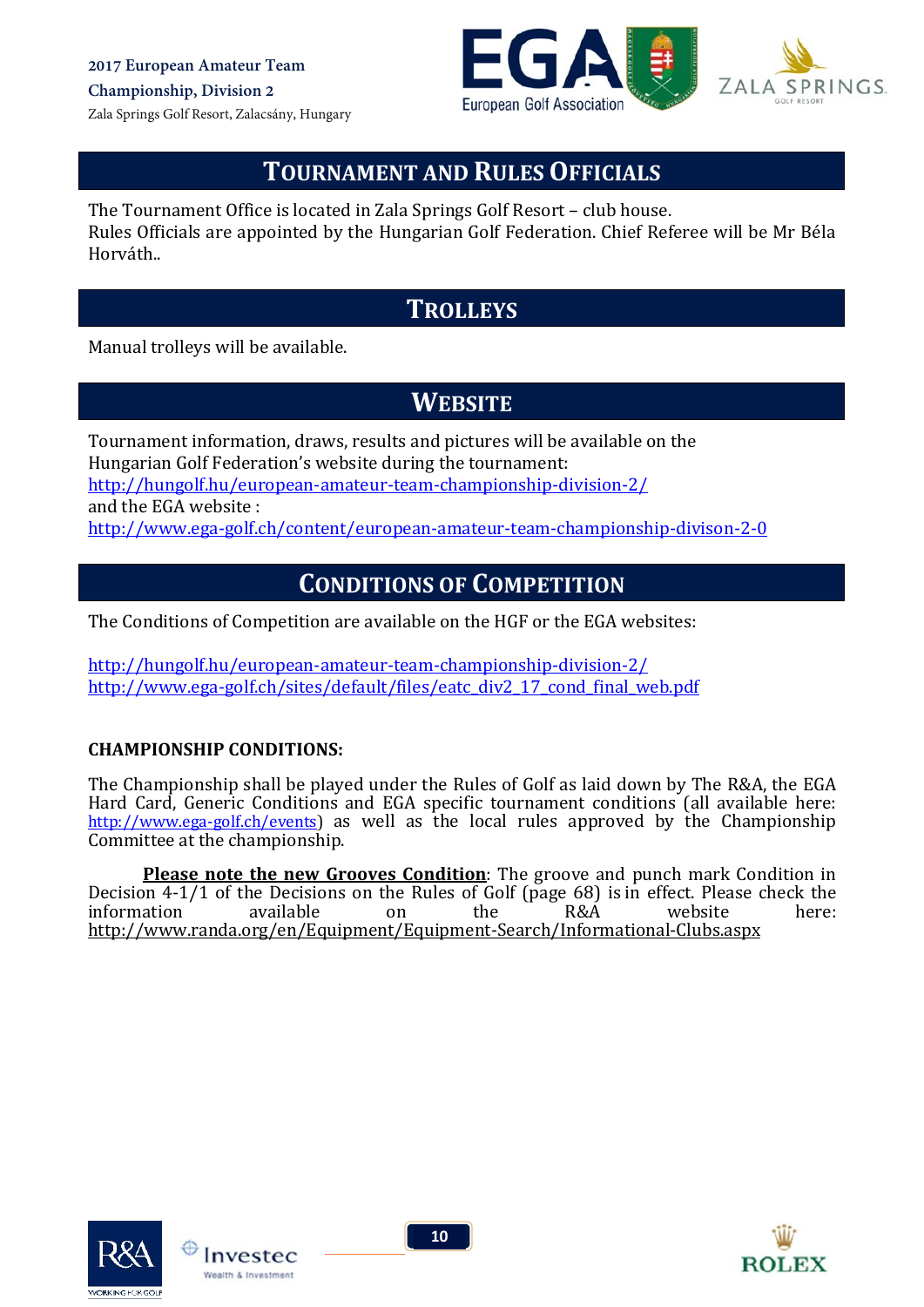Zala Springs Golf Resort, Zalacsány, Hungary





## **TEAM FORM**

#### **TEAM DETAILS – PLAYERS, TEAM ADVISOR AND / OR CAPTAIN**

#### **COUNTRY NAME:**

#### **Team Members**

|    | - - ---- - - - --- - - - - |                |            |               |
|----|----------------------------|----------------|------------|---------------|
|    | <b>Name</b>                | <b>Surname</b> | <b>HCP</b> | Date of birth |
| л. |                            |                |            |               |
| 2. |                            |                |            |               |
| 3. |                            |                |            |               |
| 4. |                            |                |            |               |
| 5. |                            |                |            |               |
| 6. |                            |                |            |               |
|    |                            |                |            |               |

#### **Team Members – Team Advisor**

| <b>Name</b> | <b>Surname</b> | <b>Mobile</b><br>number | Email |
|-------------|----------------|-------------------------|-------|
|             |                |                         |       |

#### **Team Members – Team Captain**

| <b>Name</b> | <b>Surname</b> | <b>Mobile</b><br>number | Email |
|-------------|----------------|-------------------------|-------|
|             |                |                         |       |

#### **Team Fee:**

**1200 €**

**Bank Details:**

**Hungarian Golf Federation** (address: Istvánmezei út 1-3., H-1146 Budapest, Hungary) **OTP Bank** (address: Nádor utca16., H-1051 Budapest, Hungary)

**EUR account:** 11763945‐01058886‐00000000 

**IBAN: HU 331176394 501058886 00000000**

**SWIFT: OTPV‐HU‐HB**

**Reference: Team Fee – European Amateur Team Championship, Division 2 – NATION (e.g. Austria)**

**The total amount of the team fees should be paid by bank transfer to the account of the Hungarian Golf Federation (please see the bank details above) by Monday, 1 July 2017.**

| Date, Signature | <b>Title</b> |  |  |  |  |
|-----------------|--------------|--|--|--|--|
|                 |              |  |  |  |  |

**Note that the undersigned accepts the Conditions of Competition on behalf of the nominated players. Please return this entry form duly completed by fax or email by Friday, 30 June 2017 at the latest to:**

> HGF – Istvánmezei út 1-3 – 1146 Budapest – Hungary Tel: +36 1 460 6860 - Email: administration@hungolf.hu





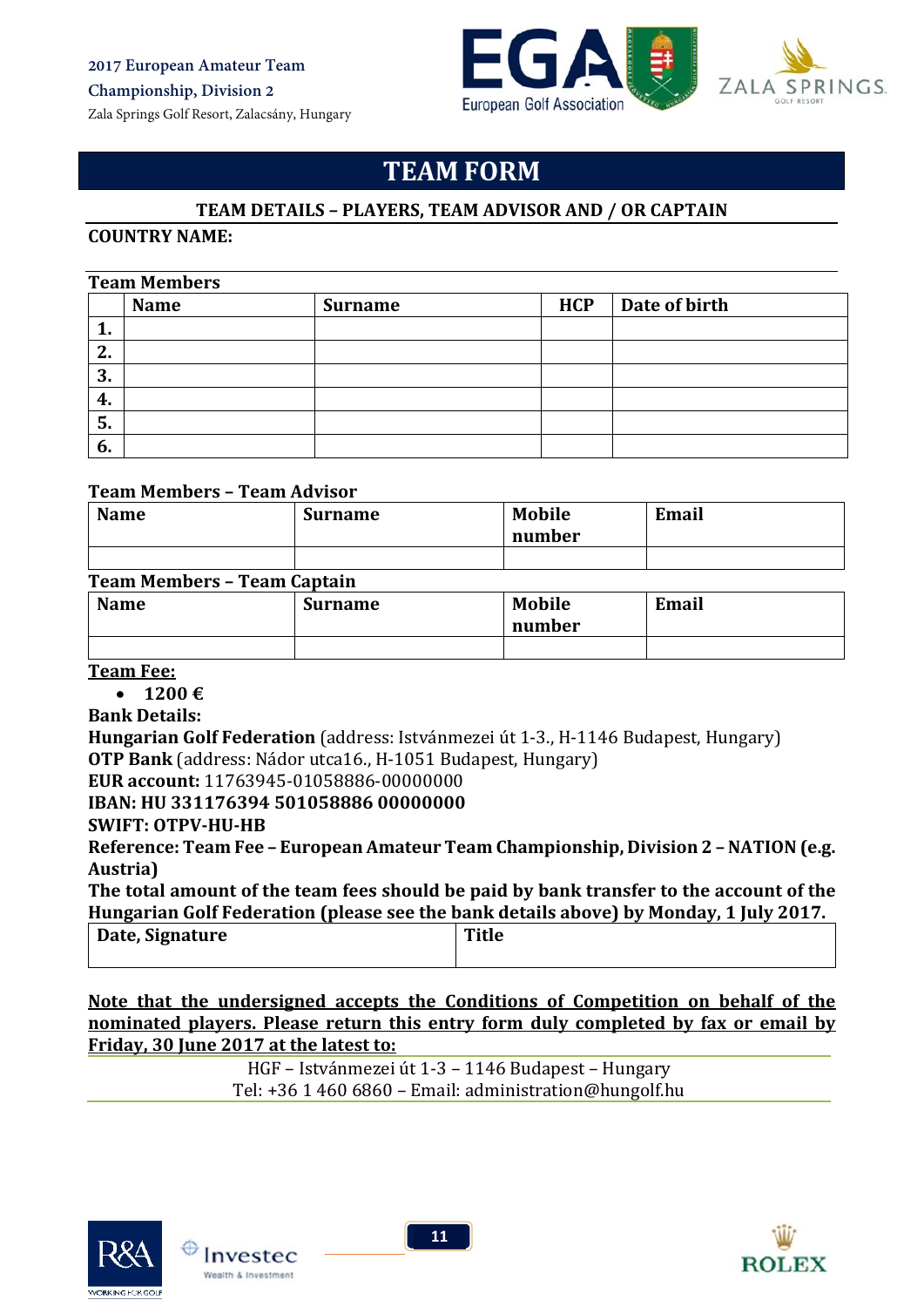



# **TEAM TRAVEL DETAILS**

COUNTRY: 

DATE AND TIME OF ARRIVAL: NUMBER OF ARRIVING PEOPLE (Please include delegates): COMING FROM: FLIGHT N° (Liszt Ferenc International Airport 2): TERMINAL A or B:

DATE AND TIME OF DEPARTURE : FLIGHT  $N^{\circ}$  (Liszt Ferenc International Airport 2): TERMINAL A or B:

DATE, SIGNATURE: TITLE:

**Transfer will be provided upon arrival and departure. Please note that not returning the TEAM TRAVEL DETAILS FORM by the deadline indicates that your team will not require the Hungarian Golf Federation's assistance in the airport and the daily transfers.** 

**Please return this form duly completed by fax or email by Friday, 9 June 2017 atthe latest to:**

> HGF – Istvánmezei út 1-3 – 1146 Budapest – Hungary Tel: +36 1 460 6860 - Email: administration@hungolf.hu



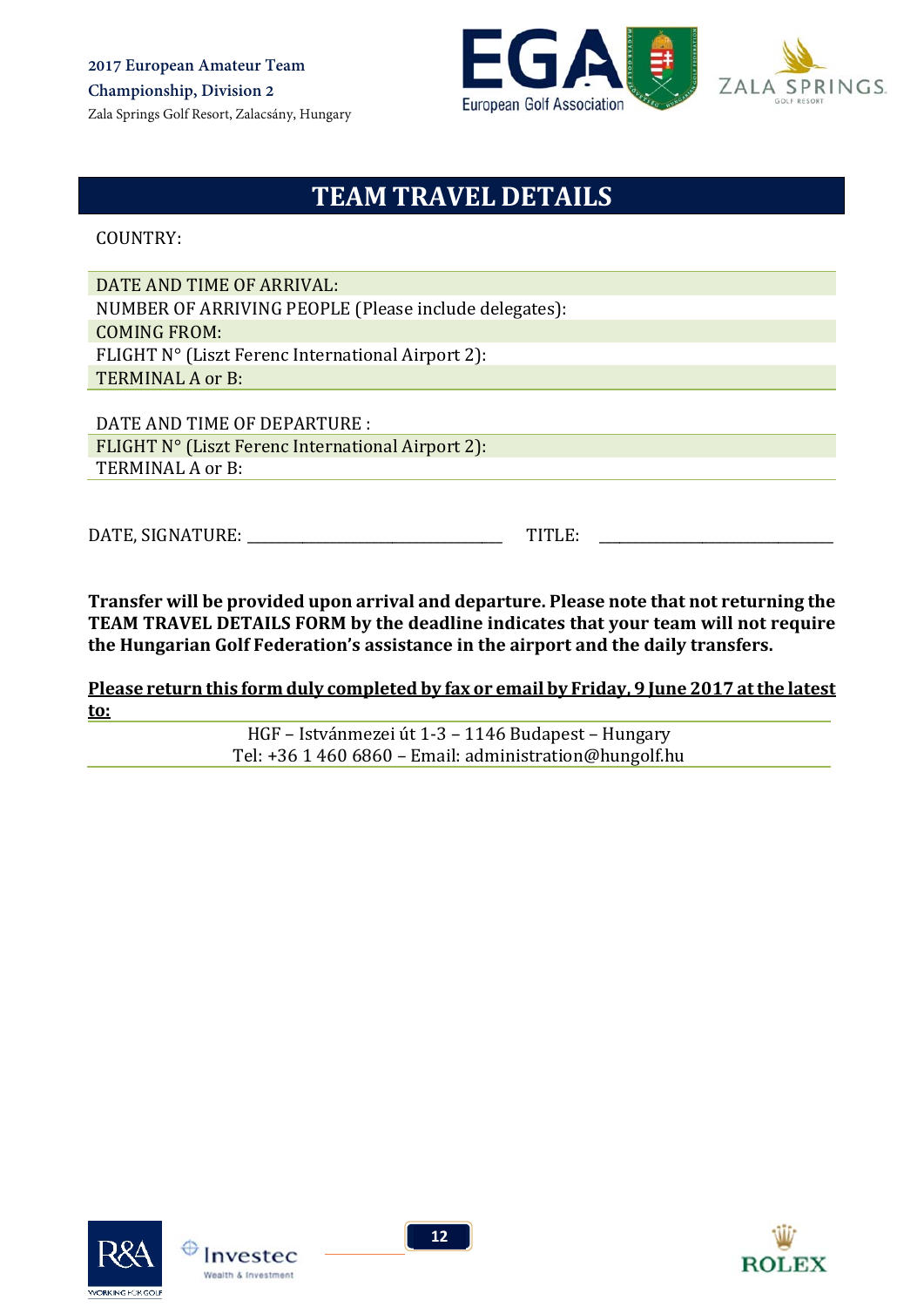



# **ACCOMMODATION FORM**

### **TEAM DETAILS**

#### COUNTRY

DATE OF ARRIVAL

DATE OF DEPARTURE

#### **Hotel Európa fit\*\*\*\* superior ‐ Please see all the details above**

| Room type                  | Price /<br>room $/$<br>night (EUR) | <b>Please enter the number</b><br>of rooms you require in<br>the suitable box: |
|----------------------------|------------------------------------|--------------------------------------------------------------------------------|
| Standard room for 1 person | $84 -$                             |                                                                                |
| Standard room for 2 people | $124 -$                            |                                                                                |
| Superior room              | $+8,-$                             |                                                                                |
| Standard suite             | $+16, -$                           |                                                                                |
| Superior suite             | $+24,-$                            |                                                                                |
| Suite for 3 people         | $186 -$                            |                                                                                |

#### **Rooms will be allocated on a first come first served basis.**

REMARKS: DATE, SIGNATURE: \_\_\_\_\_\_\_\_\_\_\_\_\_\_\_\_\_\_\_\_\_\_\_\_\_\_\_\_\_\_\_\_\_\_\_\_\_ TITLE:  $\overline{\phantom{a}}$  ,  $\overline{\phantom{a}}$  ,  $\overline{\phantom{a}}$  ,  $\overline{\phantom{a}}$  ,  $\overline{\phantom{a}}$  ,  $\overline{\phantom{a}}$  ,  $\overline{\phantom{a}}$  ,  $\overline{\phantom{a}}$  ,  $\overline{\phantom{a}}$  ,  $\overline{\phantom{a}}$  ,  $\overline{\phantom{a}}$  ,  $\overline{\phantom{a}}$  ,  $\overline{\phantom{a}}$  ,  $\overline{\phantom{a}}$  ,  $\overline{\phantom{a}}$  ,  $\overline{\phantom{a}}$ 

#### **Please return this form duly completed by fax or email to the hotel by Friday, 5 May 2017 at the latest to:**

Hotel Európa fit\*\*\*\* superior +36 83 501 149 **sales@europafit.hu http://www.europafit.hu/**